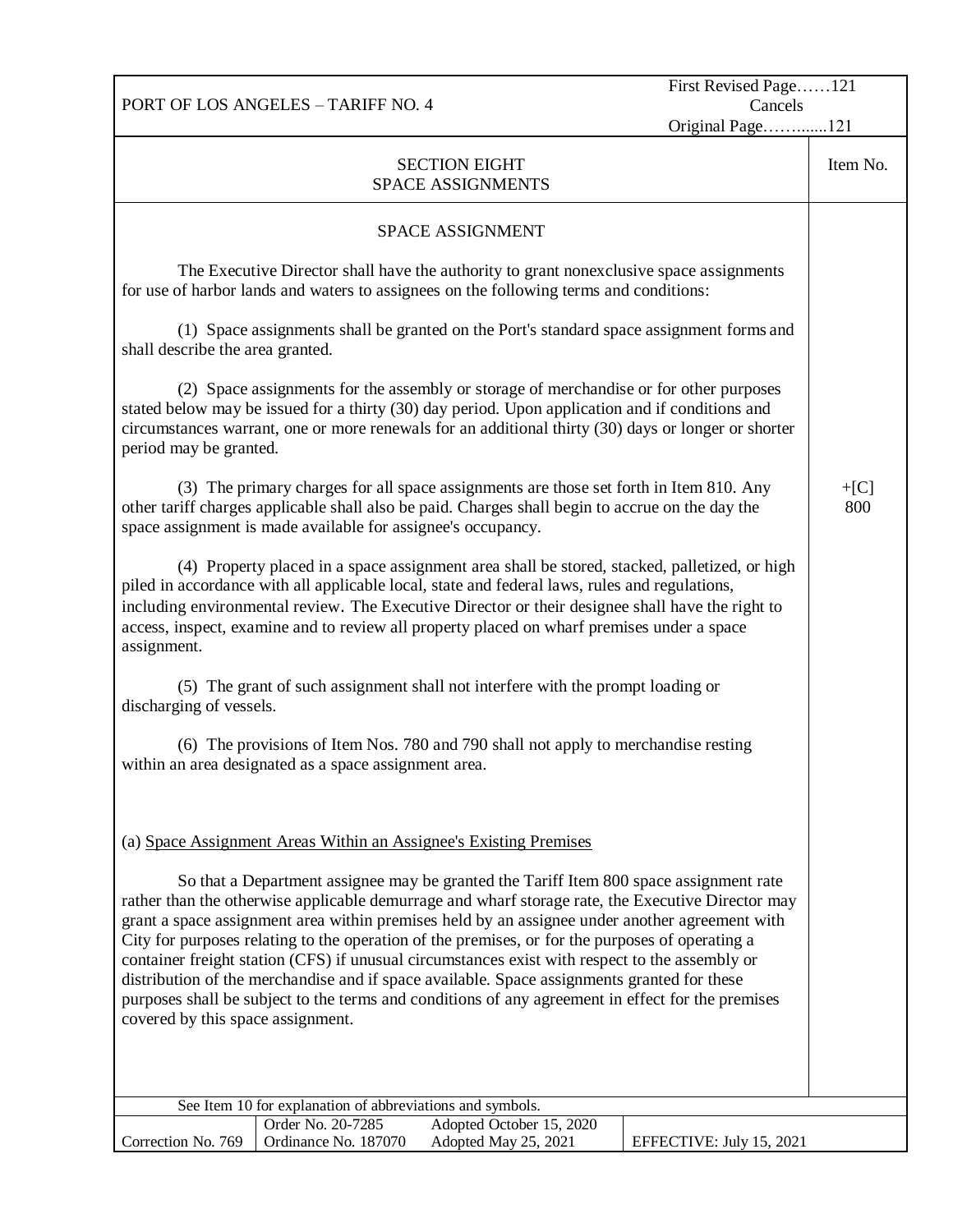| Sixth Revised Page 122<br>PORT OF LOS ANGELES - TARIFF NO. 4<br>Cancels                                                                                                                                                                                                                                                                                                                                                                                                                                                                                                                                                                                                                                                                                                                                                                                                                                                                                                                                                                                                                                                                                                                                                                                                                                                               |                                                                                |                            |          |                          |                  |
|---------------------------------------------------------------------------------------------------------------------------------------------------------------------------------------------------------------------------------------------------------------------------------------------------------------------------------------------------------------------------------------------------------------------------------------------------------------------------------------------------------------------------------------------------------------------------------------------------------------------------------------------------------------------------------------------------------------------------------------------------------------------------------------------------------------------------------------------------------------------------------------------------------------------------------------------------------------------------------------------------------------------------------------------------------------------------------------------------------------------------------------------------------------------------------------------------------------------------------------------------------------------------------------------------------------------------------------|--------------------------------------------------------------------------------|----------------------------|----------|--------------------------|------------------|
|                                                                                                                                                                                                                                                                                                                                                                                                                                                                                                                                                                                                                                                                                                                                                                                                                                                                                                                                                                                                                                                                                                                                                                                                                                                                                                                                       |                                                                                |                            |          | Fifth Revised Page 122   |                  |
| <b>SECTION EIGHT - Continued</b><br><b>SPACE ASSIGNMENTS -- Continued</b>                                                                                                                                                                                                                                                                                                                                                                                                                                                                                                                                                                                                                                                                                                                                                                                                                                                                                                                                                                                                                                                                                                                                                                                                                                                             |                                                                                |                            |          |                          |                  |
| (b) Space Assignment Outside an Assignee's Existing Premises                                                                                                                                                                                                                                                                                                                                                                                                                                                                                                                                                                                                                                                                                                                                                                                                                                                                                                                                                                                                                                                                                                                                                                                                                                                                          |                                                                                |                            |          |                          |                  |
| The Executive Director may grant a space assignment for areas outside premises held by<br>an assignee under another agreement with City for purposes relating to the operation of the<br>premises, including but not limited to cargo related purposes, storage of terminal related<br>equipment or chassis, or for the purpose of operating a container freight station (CFS) if assignee<br>in writing first requests the Executive Director to assign an additional area. The original request<br>and each request for an extension shall state why existing premises held by assignee are<br>insufficient and how long assignee expects to need the space assignment area. All charges due for<br>use of space assignments granted pursuant to this section shall be paid in full and are not subject to<br>the compensation provisions of other agreements assignee may have with City.<br>(c) Space Assignments Granted to Port Users Who are Not Current Assignees<br>Executive Director may grant space assignments to Port users who are not currently<br>assignees for cargo related purposes or other purposes as permitted by the Charter of the City of<br>Los Angeles so long as such other purposes are permitted by the tide and submerged land grants<br>which regulate the use of lands within the Harbor District. |                                                                                |                            |          |                          | 800<br>(Cont.)   |
|                                                                                                                                                                                                                                                                                                                                                                                                                                                                                                                                                                                                                                                                                                                                                                                                                                                                                                                                                                                                                                                                                                                                                                                                                                                                                                                                       |                                                                                | RATES FOR SPACE ASSIGNMENT |          |                          |                  |
| Rates for space assignment granted in accordance with the provisions of Item No. 800                                                                                                                                                                                                                                                                                                                                                                                                                                                                                                                                                                                                                                                                                                                                                                                                                                                                                                                                                                                                                                                                                                                                                                                                                                                  |                                                                                |                            |          |                          |                  |
| shall be as follows (subject to Notes $1 - 6$ ):                                                                                                                                                                                                                                                                                                                                                                                                                                                                                                                                                                                                                                                                                                                                                                                                                                                                                                                                                                                                                                                                                                                                                                                                                                                                                      |                                                                                |                            |          |                          |                  |
| <b>Space Assignment Rate Schedule</b><br>(Rates in Cents per Sq. Ft. per 30-day Period)                                                                                                                                                                                                                                                                                                                                                                                                                                                                                                                                                                                                                                                                                                                                                                                                                                                                                                                                                                                                                                                                                                                                                                                                                                               |                                                                                |                            |          |                          |                  |
| <b>Effective Date</b>                                                                                                                                                                                                                                                                                                                                                                                                                                                                                                                                                                                                                                                                                                                                                                                                                                                                                                                                                                                                                                                                                                                                                                                                                                                                                                                 |                                                                                |                            |          |                          |                  |
|                                                                                                                                                                                                                                                                                                                                                                                                                                                                                                                                                                                                                                                                                                                                                                                                                                                                                                                                                                                                                                                                                                                                                                                                                                                                                                                                       |                                                                                |                            |          |                          |                  |
|                                                                                                                                                                                                                                                                                                                                                                                                                                                                                                                                                                                                                                                                                                                                                                                                                                                                                                                                                                                                                                                                                                                                                                                                                                                                                                                                       | <b>Type of Area</b>                                                            | 1/1/2021                   | 1/1/2022 |                          |                  |
|                                                                                                                                                                                                                                                                                                                                                                                                                                                                                                                                                                                                                                                                                                                                                                                                                                                                                                                                                                                                                                                                                                                                                                                                                                                                                                                                       | Covered                                                                        | 65                         | 70       |                          | $[A][C]+$<br>810 |
|                                                                                                                                                                                                                                                                                                                                                                                                                                                                                                                                                                                                                                                                                                                                                                                                                                                                                                                                                                                                                                                                                                                                                                                                                                                                                                                                       | Uncovered, paved                                                               | 31                         | 35       |                          |                  |
|                                                                                                                                                                                                                                                                                                                                                                                                                                                                                                                                                                                                                                                                                                                                                                                                                                                                                                                                                                                                                                                                                                                                                                                                                                                                                                                                       | Uncovered, unpaved                                                             | 28                         | 32       |                          |                  |
|                                                                                                                                                                                                                                                                                                                                                                                                                                                                                                                                                                                                                                                                                                                                                                                                                                                                                                                                                                                                                                                                                                                                                                                                                                                                                                                                       | Water Area                                                                     | 11                         | 12       |                          |                  |
| +*Effective January 1, 2023, and annually thereafter, the space assignment rates will be adjusted<br>as of January 1 automatically without further notice to reflect the percentage increase of the<br>greater of: (a) Two Percent (2%) or (b) the percentage increase (but not any decrease), if any, in<br>the West Region Consumer Price Index, all Urban Consumers ("CPI") as adopted by the<br>California Association of Port Authorities (CAPA), or successor index selected by Executive<br>Director in his or her sole reasonable discretion. Such adjusted space assignment rates shall be<br>equal to the product obtained by multiplying the existing space assignment amount in effect                                                                                                                                                                                                                                                                                                                                                                                                                                                                                                                                                                                                                                    |                                                                                |                            |          |                          |                  |
|                                                                                                                                                                                                                                                                                                                                                                                                                                                                                                                                                                                                                                                                                                                                                                                                                                                                                                                                                                                                                                                                                                                                                                                                                                                                                                                                       | See Item 10 for explanation of abbreviations and symbols.<br>Order No. 20-7285 | Adopted October 15, 2020   |          |                          |                  |
| Correction No. 770                                                                                                                                                                                                                                                                                                                                                                                                                                                                                                                                                                                                                                                                                                                                                                                                                                                                                                                                                                                                                                                                                                                                                                                                                                                                                                                    | Ordinance No. 187070                                                           | Adopted May 25, 2021       |          | EFFECTIVE: July 15, 2021 |                  |